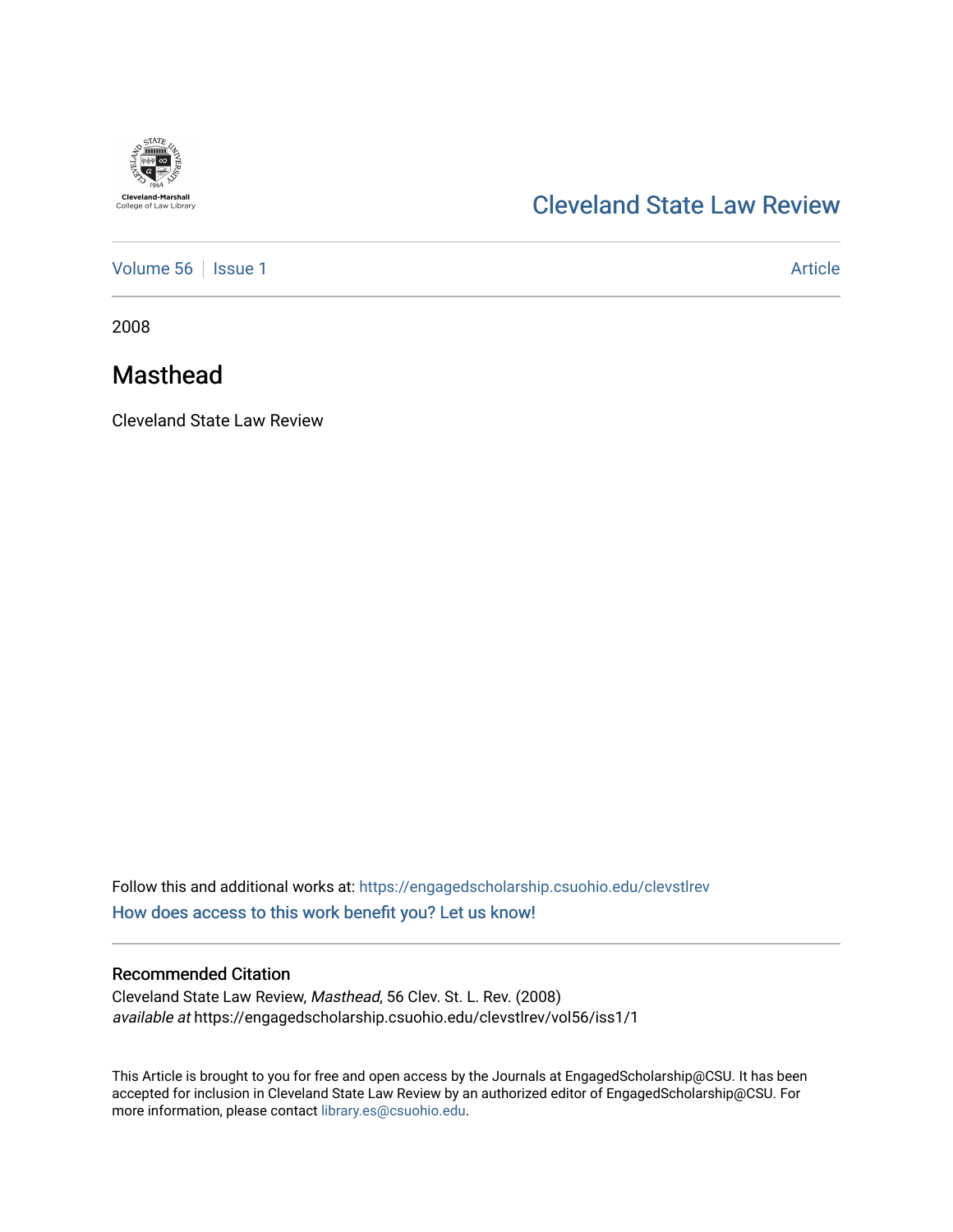# **CLEVELAND STATE LAW REVIEW**

#### 2007-2008

*Editor-in-Chief*  Judson D. Stelter

*Articles Editor Business Editors*  Jason D. Grimes Susan W. Hughes Marcus A. Henry

Michael Carey Catherine R. Donnelly

*Executive Editors Research Editors Managing Editors*  Cathryn E. Greenwald Alexis Osburn Kevin P. Shannon

Bozana Lazic Molly McNally Alin L. Rosca Erika Imre Schindler

Charles F. Billington III Michelle M. Bitterman Melissa Ann Dials Jessica L. Fajfar

*Senior Editors*  Leslie Johanna Hines Meghan Brigid Kilbane Mellissa A. Majkut Christian F. Moratschek

Catherine Reichel Smith Matthew J. Samsa Daniel A. Starett Todd S. Wintering

Shimshon Balanson Ashleigh Elcesser Adam Fletcher Lucas R. Franklin Lori Griffin Jessica Groza Corey Harkey Sarah Jun

*Associates*  Catherine Lawrence Jessica L. MacKeigan Megan R. Miller Candice Musiek Michael Nunnari Becky Anne Sovol Kristen Stuber Brenda Sweet

David D. Thomas Corey Thrush Mark Toskey Gloria M. Varga Charissa Walker Susan Waszak Kelly Wilson Ekaterina Zabalueva

Sandra Kerber Christopher L. Sagers

*Faculty Advisors Editorial Assistant*  Ivana L. Batkovic